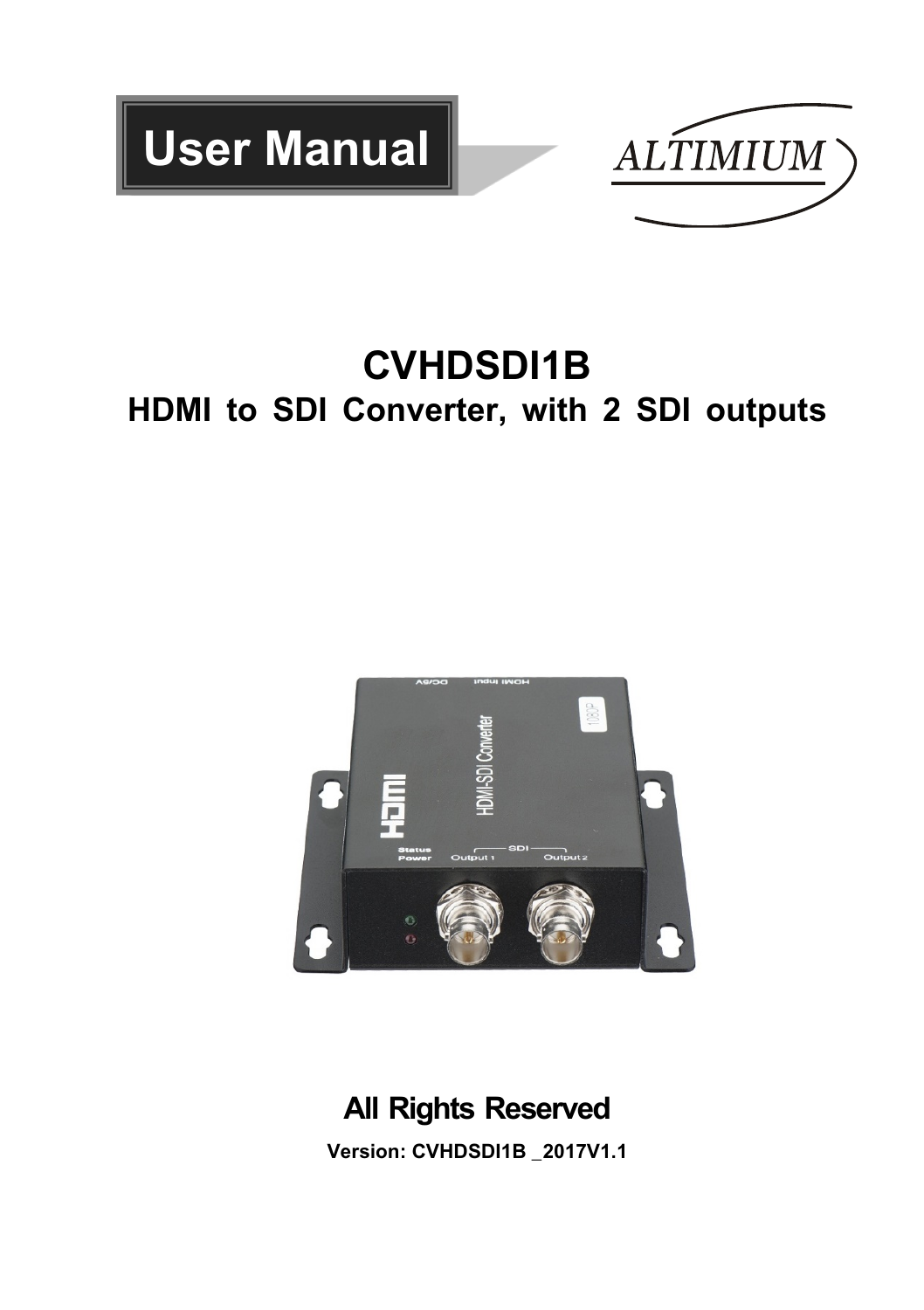#### **MAINTENANCE**

Clean this unit with a soft, dry cloth. Never use alcohol, paint thinner of benzine to clean this unit.

#### **PRODUCT SERVICE**

**1) Damage requiring service:** The unit should be serviced by qualified service personnel if:

(a)The DC power supply cord or AC adaptor has been damaged;

(b)Objects or liquids have gotten into the unit;

(c)The unit has been exposed to rain;

(d)The unit does not operate normally or exhibits a marked change in performance;

(e)The unit has been dropped or the cabinet damaged.

2) **2) Servicing Personnel:** Do not attempt to service the unit beyond that described in these operating instructions. Refer all other servicing to authorized servicing personnel.

3) **3) Replacement parts:** When parts need replacing ensure the servicer uses parts specified by the manufacturer or parts that have the same characteristics as the original parts. Unauthorized substitutes may result in fire, electric shock, or other hazards.

4) **Safety check:** After repairs or service, ask the servicer to perform safety checks to confirm that the unit is in proper working condition.

#### **WARRANTY**

If your product does not work properly because of a defect in materials or workmanship, our Company (referred to as "the warrantor" ) will, for the length of the period indicated as below, **5 years** which starts with the date of original purchase ("Limited Warranty period"), at its option either(a) repair your product with new or refurbished parts, or (b) replace it with a new of a refurbished product. The decision to repair or replace will be made by the warrantor.

During the "Labor" Limited Warranty period there will be no charge for labor.

During the "Parts" warranty period, there will be no charge for parts. You must mail-in your product during the warranty period. This Limited Warranty is extended only to the original purchaser and only covers product purchased as new. A purchase receipt or other proof of original purchase date is required for Limited Warranty service.

#### **MAIL-IN SERVICE**

When shipping the unit carefully pack and send it prepaid, adequately insured and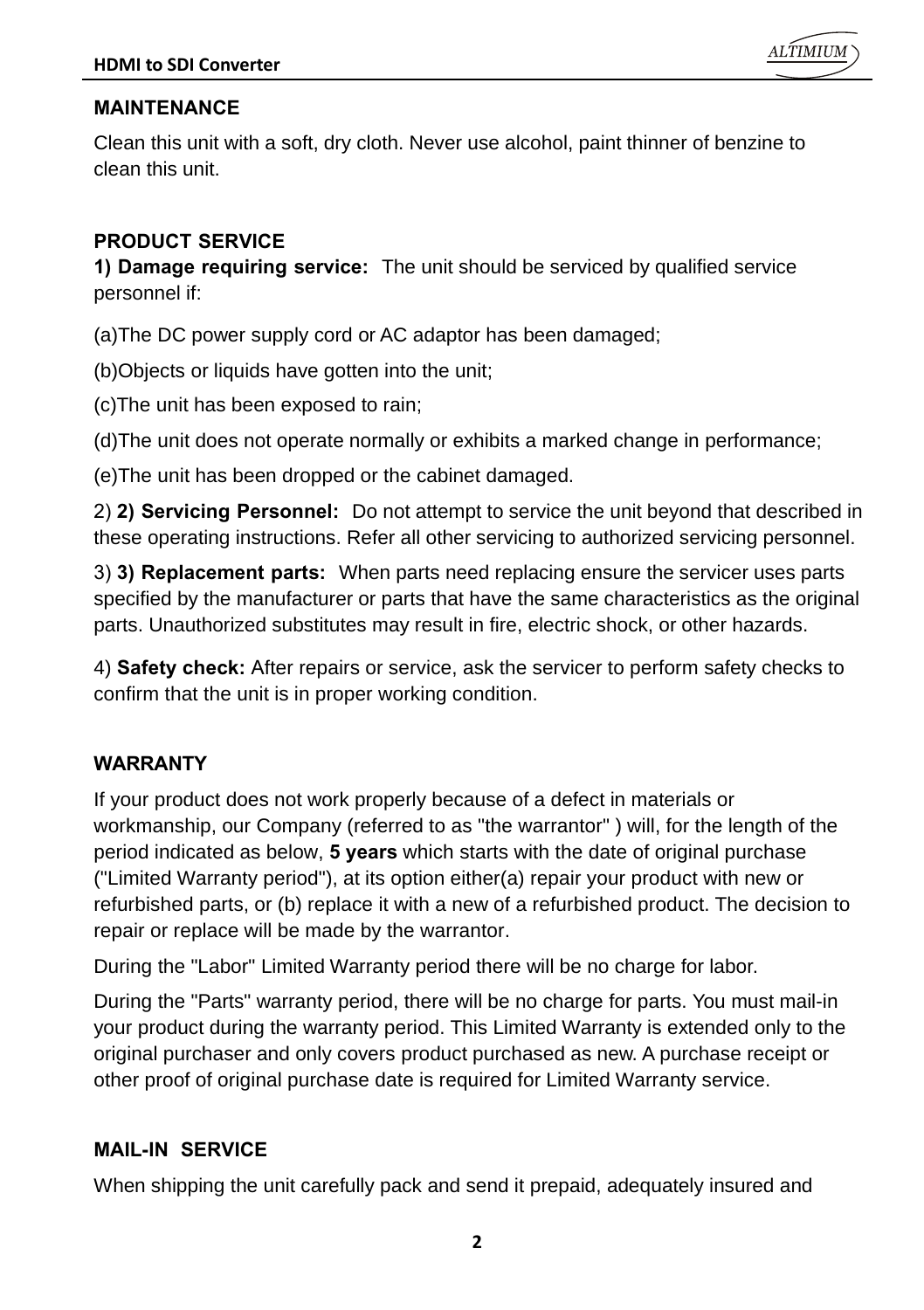preferably in the original carton. Include a letter detailing the complaint and provide a day time phone and/or email address where you can be reached.

### **FEATURES**

- Convert HDMI to SD/HD/3G-SDI.
- Distributes 1 HDMI source to 2 SD/HD/3G-SDI output simultaneously.
- Support HDMI input resolutions:

1080p (50/60/59.94/30/29.97/25/24/23.98Hz)

1080i (60/59.94/50Hz), 720p (60/59.94/50Hz), 480i (60/59.94HZ)

- Work with SDI to HDMI converter to cascade many layers.
- Support transmission distance up to 100m over RG59 cable.
- With mounting ears

# **NOTICE**

Our company reserves the right to make changes in the hardware, packaging and any accompanying documentation without prior written notice.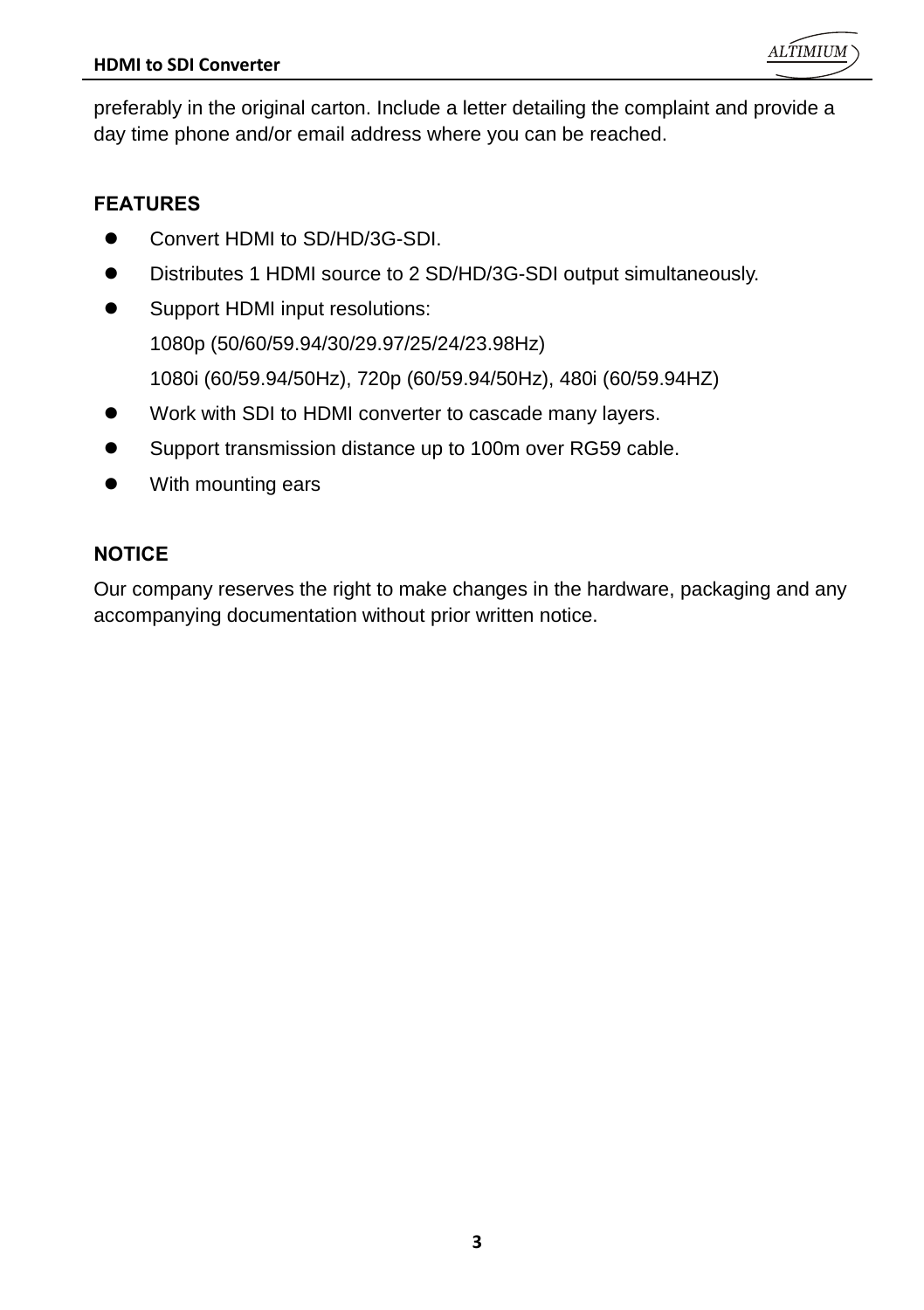

**TABLE OF CONTENTS Specifications Package Contents Panel Descriptions Connecting and Operating Maintenance Product service Warranty**

#### **SPECIFICATIONS**

| Operating Temperature Range     | $-5$ to $+35$ ( $+23$ to $+95$ )            |
|---------------------------------|---------------------------------------------|
| <b>Operating Humidity Range</b> | 5 to 90%RH (No Condensation)                |
| <b>Resolutions Support</b>      | 1080p (50/60/59.94/30/29.97/25/24/23.98Hz)  |
|                                 | 1080i (60/59.94/50Hz), 720p (60/59.94/50Hz) |
| <b>SDI Standard</b>             | 3G-SDI/HD-SDI/SDI                           |
| Input                           | 1x HDMI (Standard Type A connector)         |
| Output                          | 2x SDI(BNC)                                 |
| Power consumption               | 2.5watts(Maximum)                           |
| Dimension (LxWxH)               | 95x95x29mm                                  |
| Net Weight                      | 245g                                        |

**Note: Specifications are subject to change without notice. Mass and dimensions are approximate.**

#### **PACKING CONTENTS**

- 1) Main Unit. HDMI -SDI converter
- 2) DC5V 1A Power Supply.
- 3) Operating Instructions

#### **PANEL DESCRIPTIONS**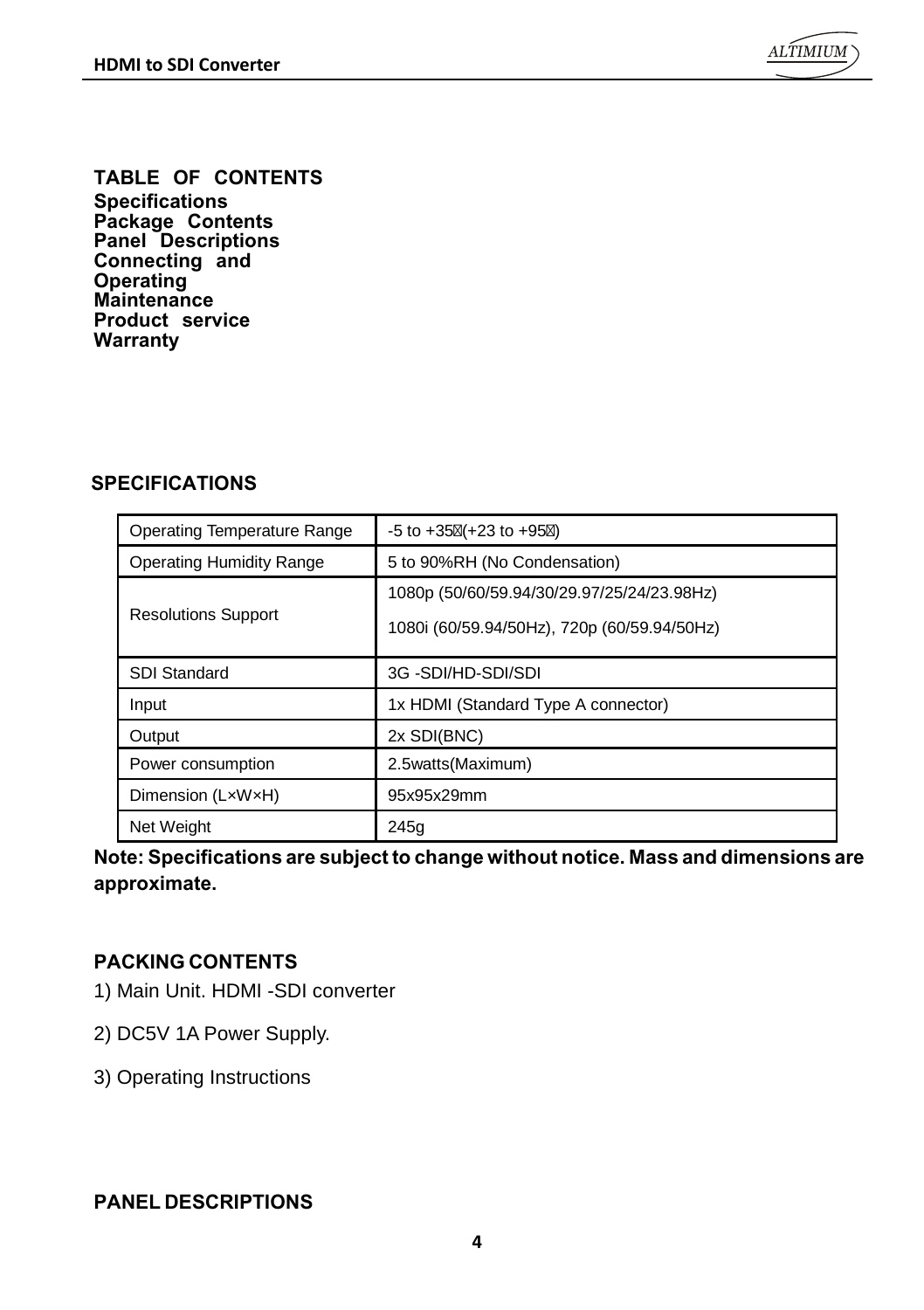

## **Output Panel 2018 10 2019 10:00 10:00 10:00 10:00 10:00 10:00 10:00 10:00 10:00 10:00 10:00 10:00 10:00 10:00 10:00 10:00 10:00 10:00 10:00 10:00 10:00 10:00 10:00 10:00 10:00 10:00 10:00 10:00 10:00 10:00 10:00 10:00 10**



**""""""""""""**

- 1) Indicator of SDI Output
- 2) Indicator of power Input
- 3) SDI/HD-SDI Output port
- 4) HDMI input port
- 5) Power input

#### **Connecting and Operating**

- 1. Ensure the Converter is disconnected from power.
- 2. Connec[t source](app:ds:signal%20source) to the HDMI input and sink to SDI output .
- 3. Connect 5VDC power to the converter.

Attention: Insert/Extract cable gently

#### **Typical Application**

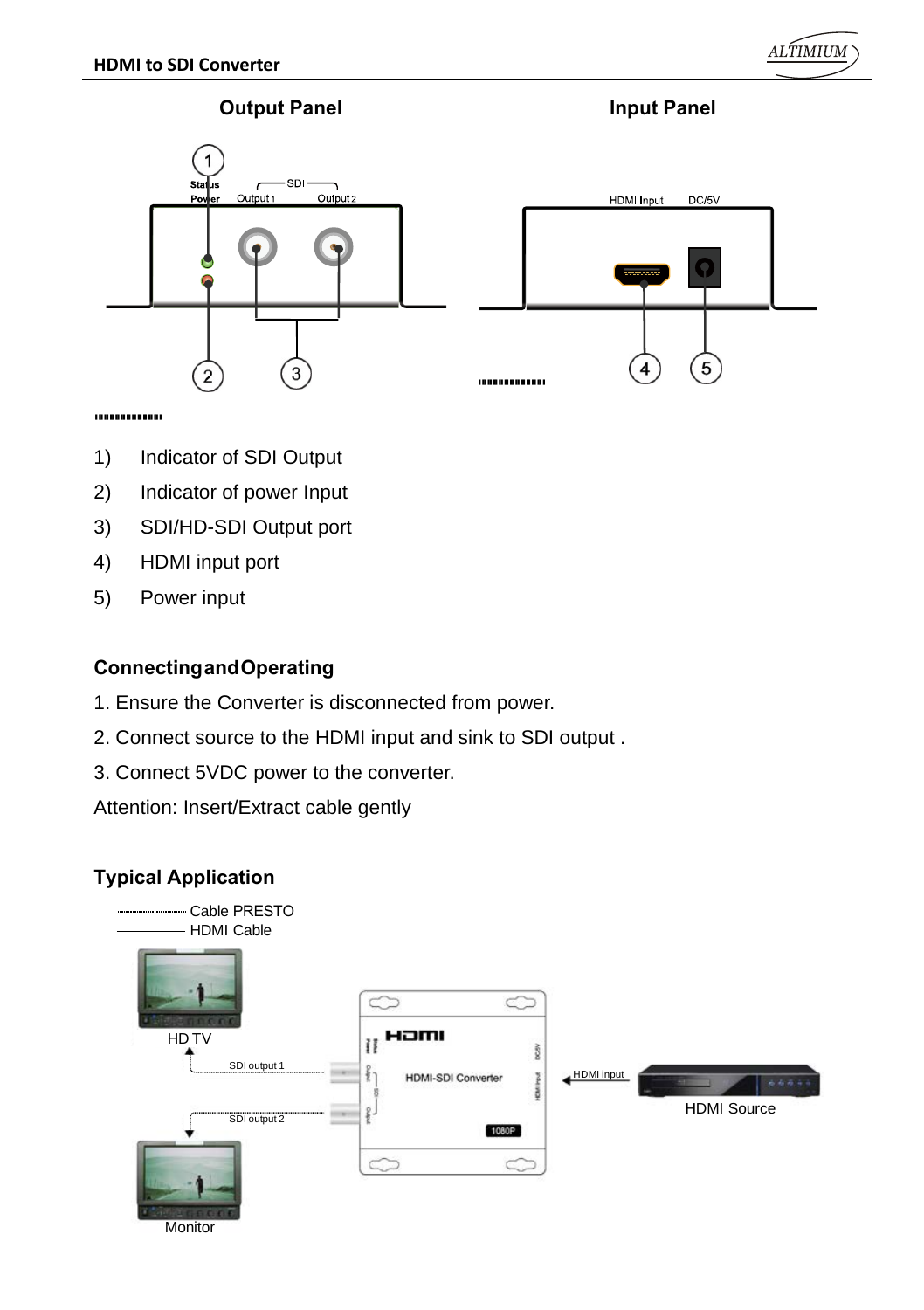